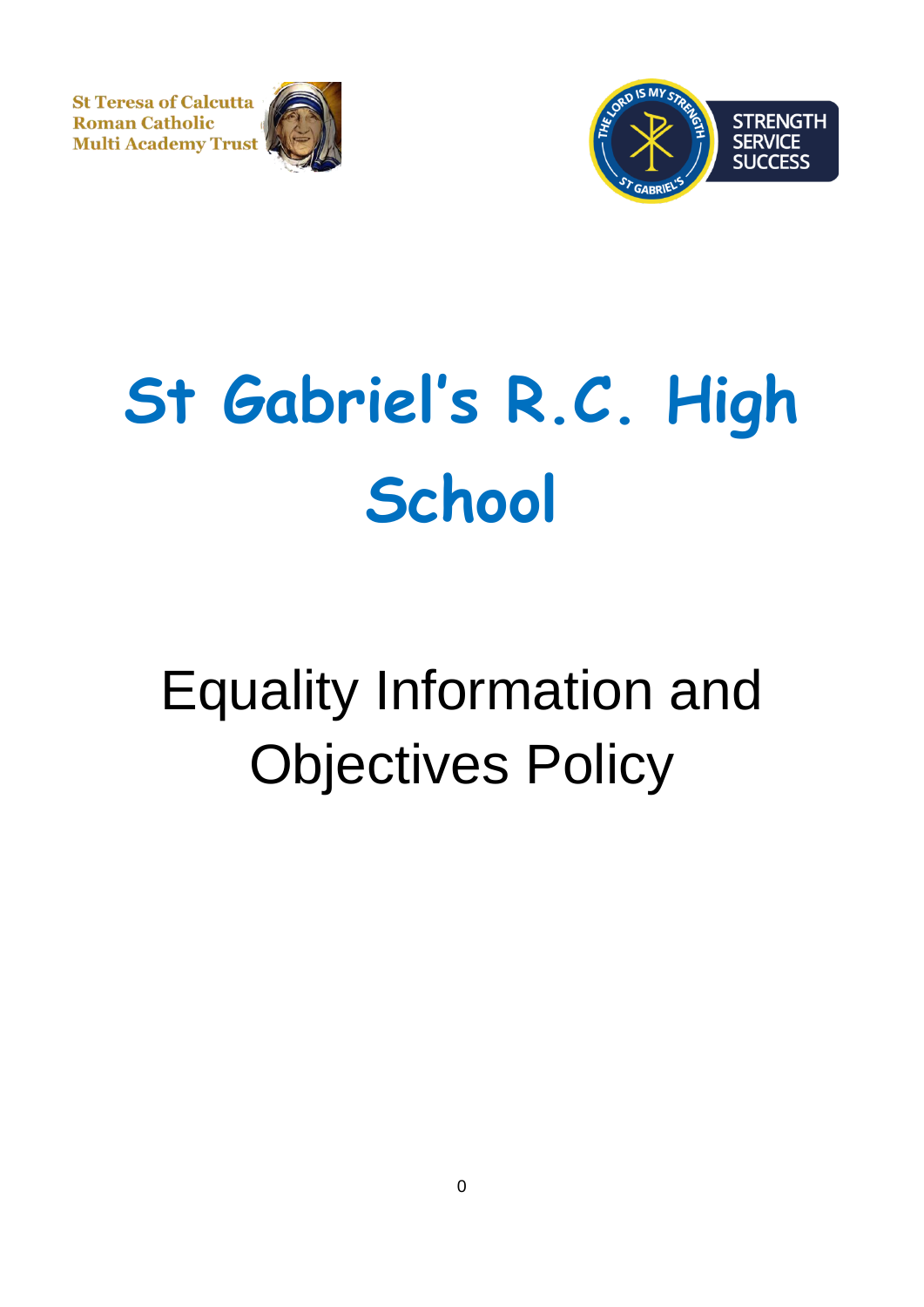# Contents:

#### [Statement of intent](#page-2-0)

- 1. [Legal framework](#page-3-0)
- 2. [Principles and aims](#page-4-0)
- 3. [Roles and responsibilities](#page-6-0)
- 4. [Equality objectives](#page-7-0)
- 5. [Collecting and using information](#page-8-0)
- 6. [Publishing information](#page-8-1)
- 7. [Promoting equality](#page-9-0)
- 8. [Addressing prejudice related incidents](#page-10-0)
- 9. [Appeal process](#page-10-1)
- 10. [Curriculum](#page-10-2)
- 11. [Monitoring and review](#page-10-3)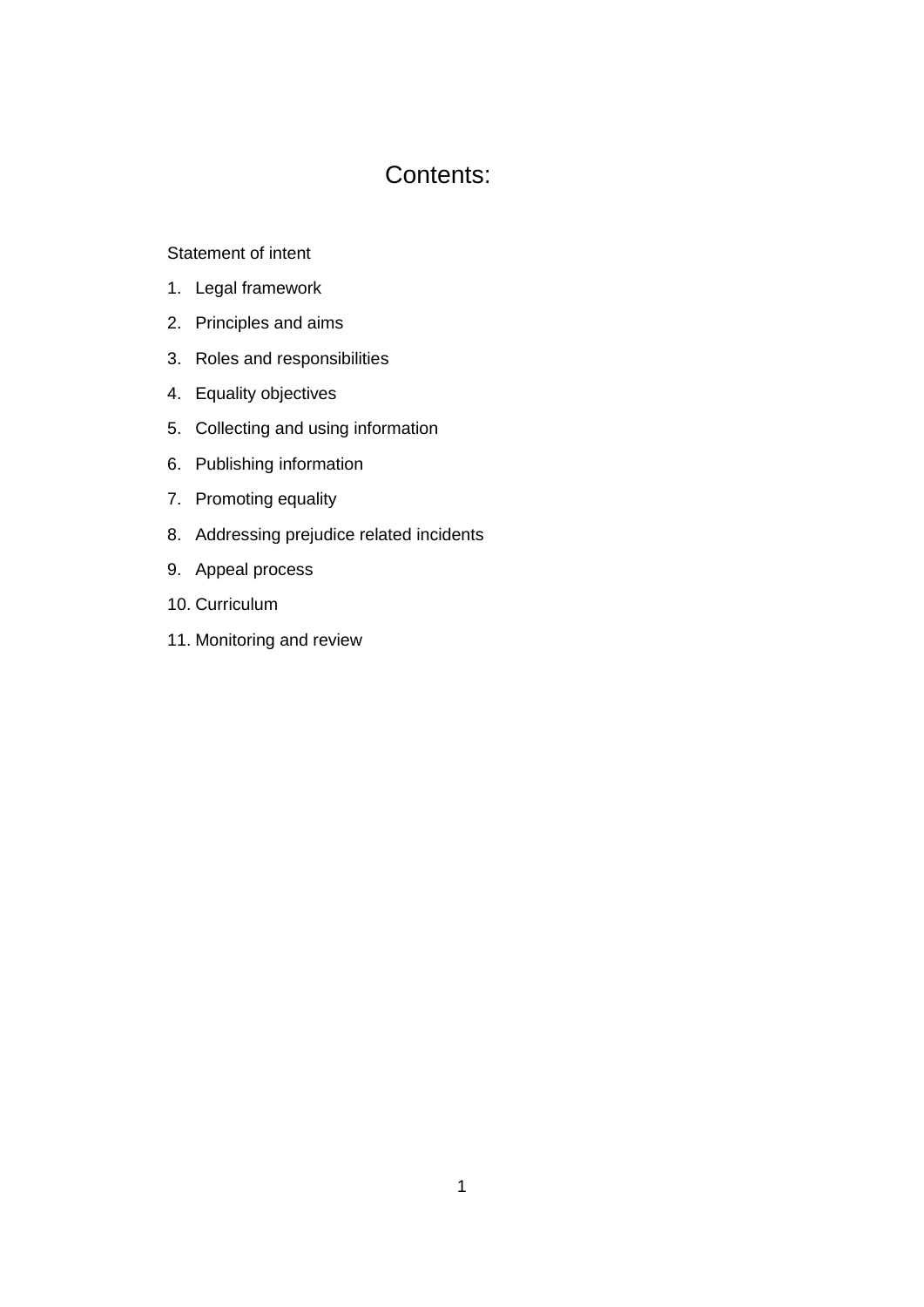# <span id="page-2-0"></span>Statement of intent

St Gabriel's RCHS recognises that certain groups in society have historically been disadvantaged because of unlawful discrimination they have faced due to their race, sex, disability, gender reassignment, marriage/civil partnership, religion/belief, sexual orientation or age.

This policy will put in place a range of actions to eliminate prejudice, unlawful discrimination and victimisation within the school community and workforce.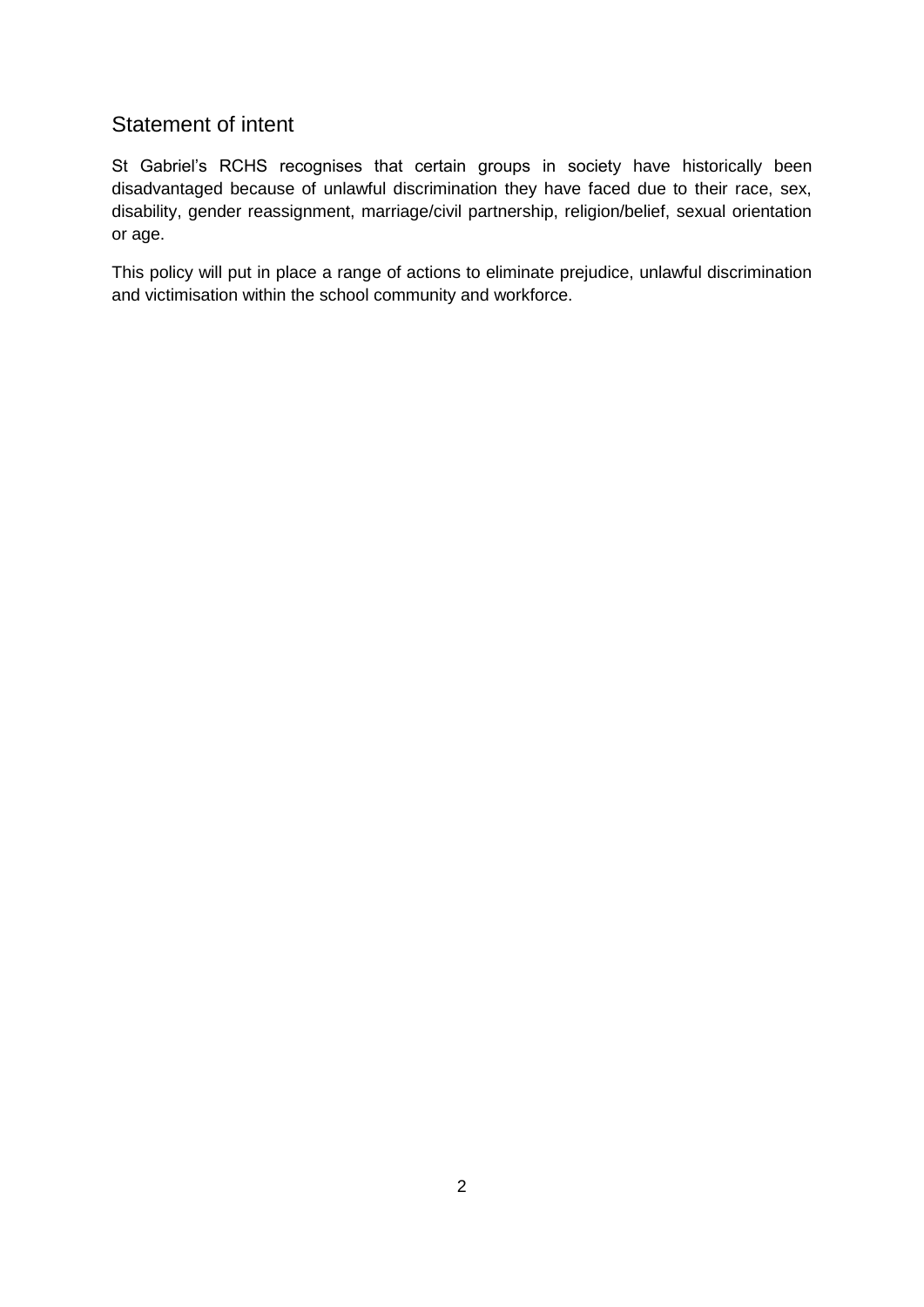# <span id="page-3-0"></span>**1.** Legal framework

- This policy has due regard to all relevant legislation and statutory guidance including, but not limited to, the following:
	- Human Rights Act 1998
	- Special Educational Needs and Disability Regulations 2014
	- Education and Inspections Act 2006
	- Equality Act 2010
	- [Schools who published their equality objectives before March 2018 only] Equality Act 2010 (Specific Duties) Regulations 2011
	- Equality Act 2010 (Specific Duties and Public Authorities) Regulations 2017
	- Public Sector Equality Duty (PSED)
	- General Data Protection Regulation (GDPR)
- This policy also has due regard for non-statutory guidance, including the following:
	- DfE (2014) 'The Equality Act 2010 and schools'
- 1.3. This policy operates in conjunction with the following school policies:
	- Admissions Policy
	- Complaints Procedures Policy
	- Equal Opportunities Policy
- The Equality Act 2010 provides a modern, single legal framework with three broad duties:
	- Eliminate discrimination
	- Advance equality of opportunity
	- Foster good relations
- For the purpose of this policy, the Equality Act 2010 will be referred to as 'the Act'.
- 1.6. The school fully understands the principles of the Act and the work needed to ensure that those with protected characteristics are not discriminated against and are given equal opportunities.
- 1.7. Protected characteristics, under the Act, are as follows:
	- Age
	- Disability
	- Race, colour, nationality or ethnicity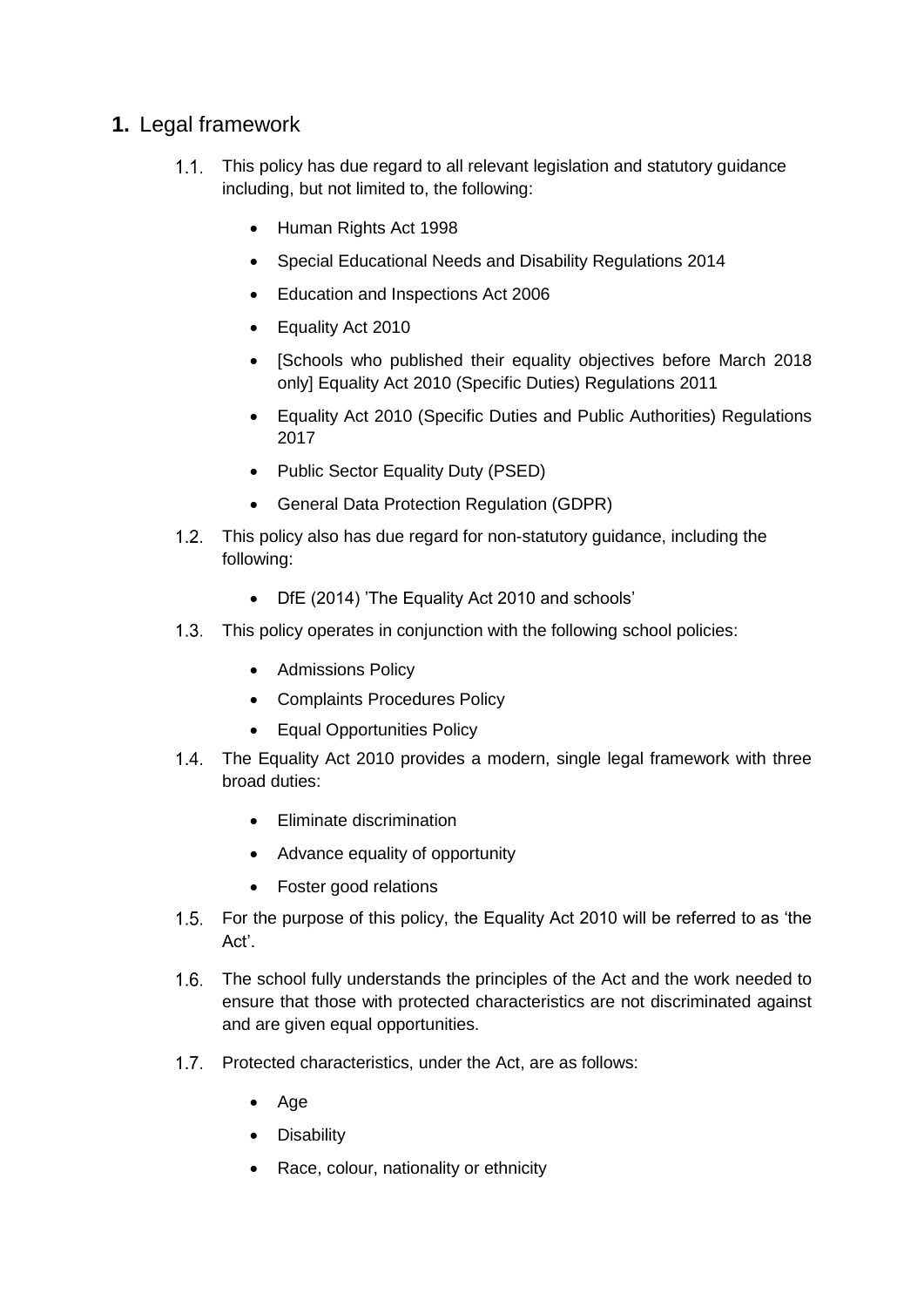- Sex
- Gender reassignment
- Maternity and pregnancy
- Religion and belief
- Sexual orientation
- Marriage and civil partnership
- The Act makes it unlawful for the responsible body of a school to discriminate against, harass or victimise a pupil or potential pupil:
	- In relation to admissions.
	- In the way it provides education for pupils.
	- In the way it provides pupils access to any benefit, facility or service.
	- By excluding a pupil or subjecting them to any other detriment.
- 1.9. [Independent schools only] The responsible body for the school is the proprietor.
- [Maintained schools only] The responsible body for the school is the governing board or the LA.
- 1.11. The school's liability not to discriminate, harass or victimise does not end when a pupil has left the school, but will apply to subsequent actions connected to the previous relationship between school and pupil, such as the provision of references on former pupils or access to "old pupils" communications and activities
- 1.12. The school will promote equality of opportunity for all staff and job applicants and will work in line with the Equal Opportunities and Dignity at Work Policy.

# <span id="page-4-0"></span>**2.** Principles and aims

- We see all learners and potential learners, and their parents, as of equal value, regardless of any protected characteristic.
- 2.2. Our policies, procedures and activities will not discriminate but must nevertheless take account of differences in life-experience, outlook and background, and in the kinds of barriers and disadvantages which people may face in relation to any protected characteristic.
- 2.3. The school will promote race equality and have due regard to eliminating unlawful racial discrimination, promoting equality of opportunity and good relations between people of different racial groups.
- The school will promote disability equality, ensuring equality of opportunity, eliminating unlawful discrimination and disability-related harassment and encouraging participation by disabled people in public life.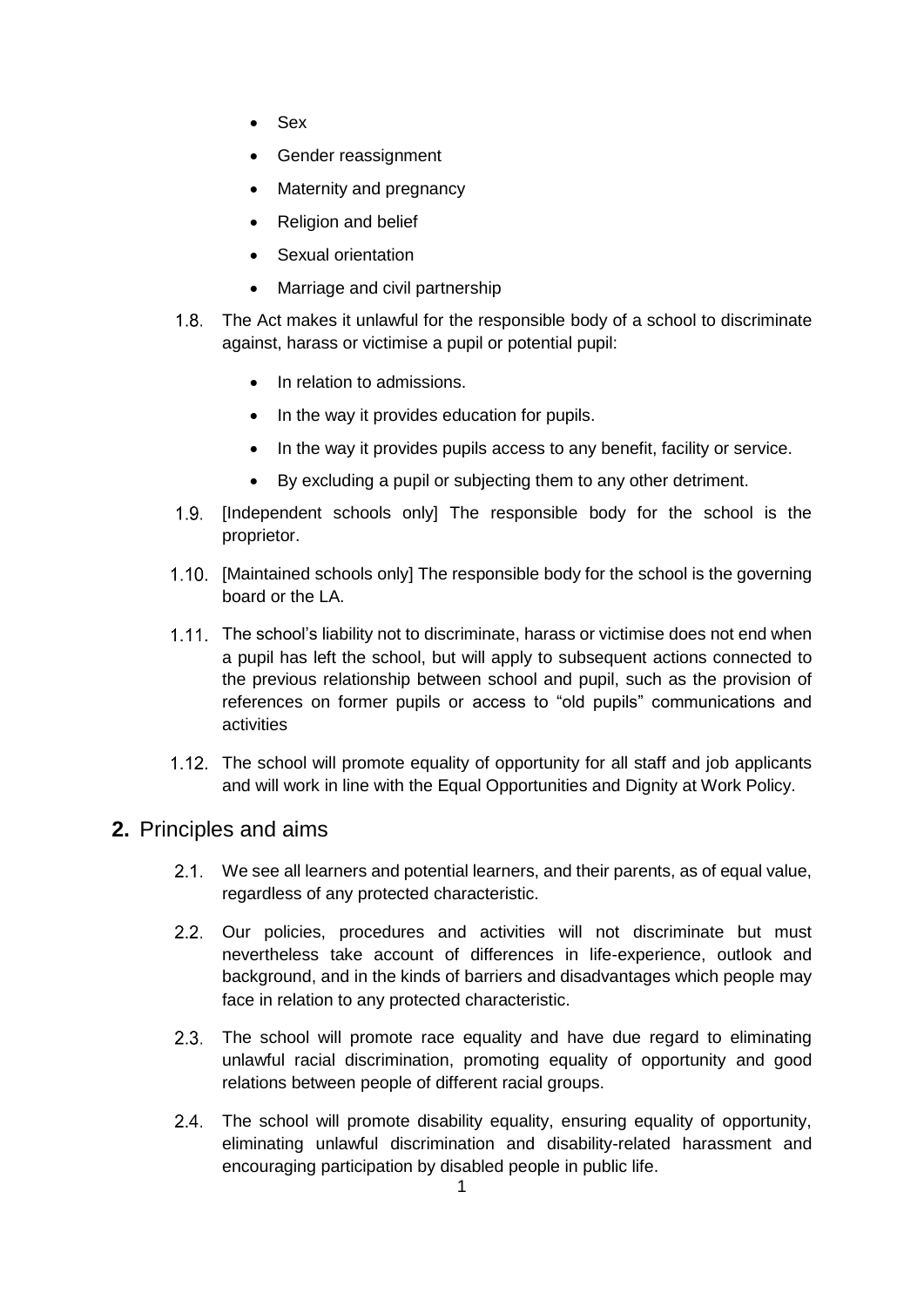- 2.5. The school will promote gender equality by eliminating unlawful discrimination and harassment, and promote the equality of opportunity between men and women, girls and boys.
- 2.6. Transgender people are explicitly covered by the PSED. For the purposes of this policy, the term 'transgender' refers to an individual whose gender expression or identity is different from that traditionally associated with the sex they were assigned at birth.
- 2.7. The school will respect the confidentiality of those seeking gender reassignment and will provide a supportive environment within the community.
- 2.8. The school is opposed to all forms of prejudice and recognises that children and young people who experience any form of prejudice-related discrimination may fare less well in the education system.
- 2.9. The school will ensure that all staff comply with the appropriate equality legislation and regulations.
- 2.10. The school's Admissions Policy will not discriminate against any protected characteristic in any way.
- 2.11. The school will:
	- Ensure staff are aware of their responsibilities, given necessary training and support, and report progress to the governing board.
	- Ensure that the recording and reporting of equality and diversity is sufficiently scrutinised.
	- Foster positive attitudes and relationships, a shared sense of cohesion and belonging, and ensure this is promoted in our policies, procedures and activities.
	- Observe good equalities practice in staff recruitment, retention and development, and ensure that all policies and procedures benefit all employees and potential employees regardless of any protected characteristic, and with full respect for legal rights relating to pregnancy and maternity.
	- Reduce and remove inequalities and barriers that already exist.
	- Engage with a range of groups and individuals to ensure that those who are affected by a policy, procedure or activity are consulted and involved in the design of new policies, and in the review of existing ones.
	- Ensure that policies, procedures and activities benefit society as a whole, both locally and nationally, by fostering greater social cohesion, and greater participation in the public life of everyone, regardless of any protected characteristic.
	- Ensure staff promote an inclusive and collaborative ethos in the school, challenging inappropriate language and behaviour, responding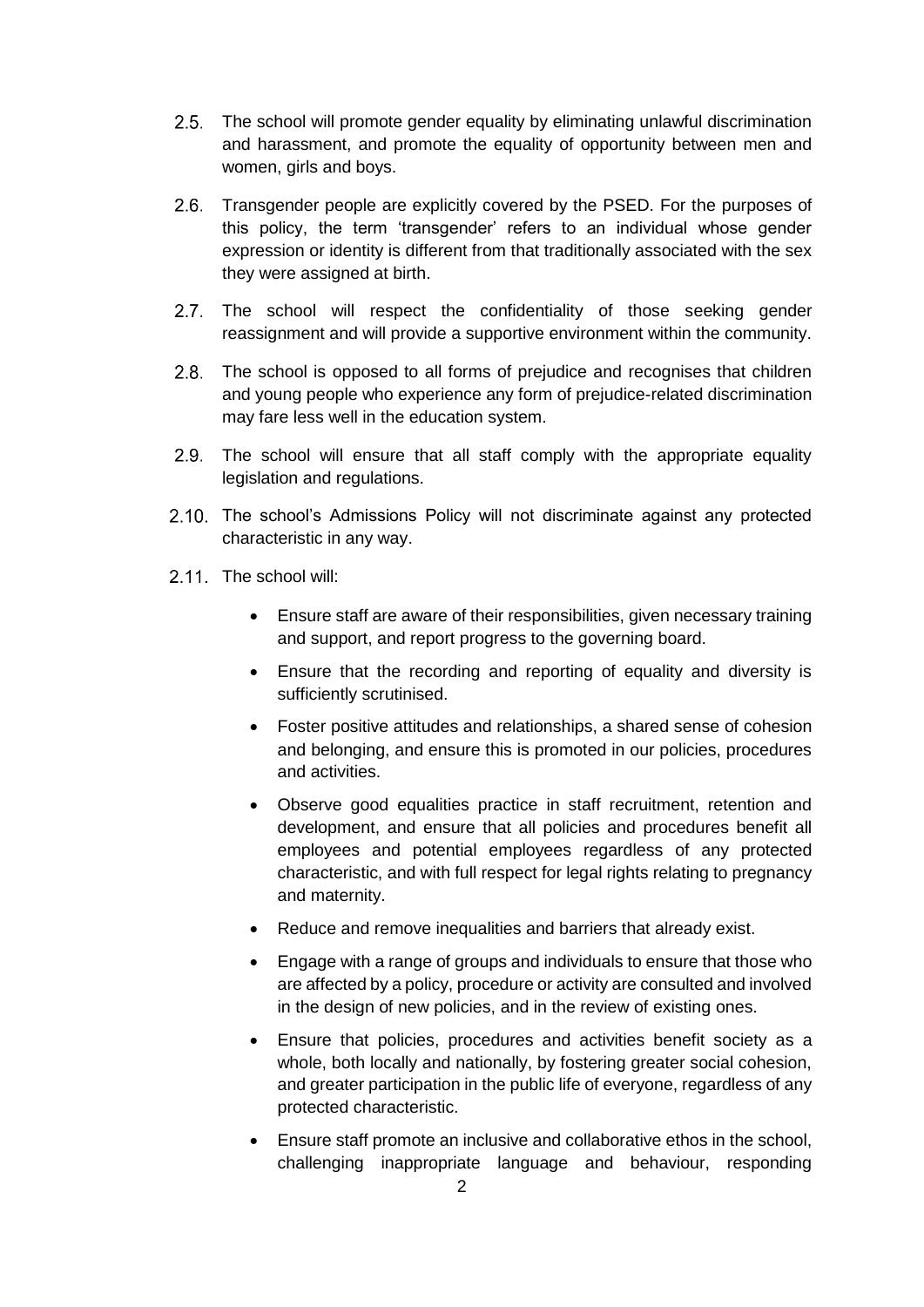appropriately to incidents of discrimination and harassment, and showing appropriate support for pupils with additional needs, maintaining a good level of awareness of issues surrounding equality.

#### <span id="page-6-0"></span>**3.** Roles and responsibilities

- 3.1. The governing board will:
	- Ensure that the school complies with the appropriate equality legislation and regulations.
	- Meet its obligations under the PSED to publish equality objectives at least every four years commencing on the date of the last publication.
	- Ensure that the school's policies and procedures are developed and implemented with appropriate equality impact assessments informing future plans.
	- Ensure that the school's Admissions Policy does not discriminate in any way.
	- Ensure equal opportunities in its staff recruitment and promotion practices, professional development programmes and in membership of the governing board.
	- Proactively recruit high-quality applicants from under-represented groups.
	- Provide information in appropriate and accessible formats.
	- Ensure that the necessary disciplinary measures are in place to enforce this policy.
- 3.2. The headteacher will:
	- Implement this policy and its procedures.
	- Ensure that all staff members receive the appropriate equality and diversity training as part of their induction and CPD.
	- Ensure that all parents, visitors and contractors are aware of, and comply with, the provisions of this policy.
	- Actively challenge and take appropriate action in any case of discriminatory practice.
	- Address any reported incidents of harassment or bullying in line with DfE guidance.
	- Produce an annual report on the progress of implementing the provisions of this policy and report it to the governing board.
- Employees will:
	- Be mindful of any incidents of harassment or bullying in the school.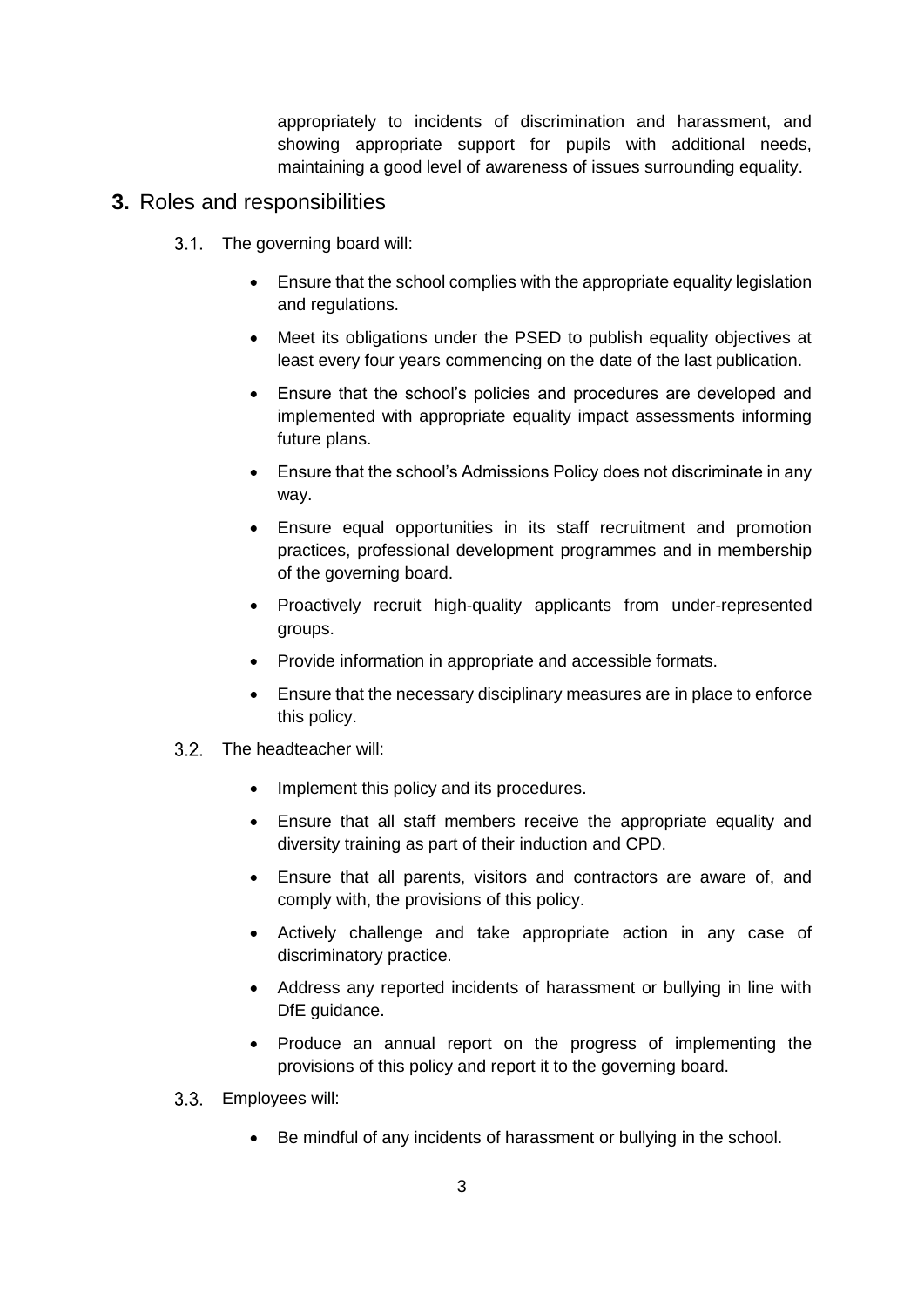- Address any minor issues of harassment or bullying and report any major breaches of the policy to the headteacher.
- Identify and challenge bias and stereotyping within the curriculum and the school's culture.
- Promote equality and good relations, and not harass or discriminate in any way.
- Monitor pupils' progress and academic needs to ensure the appropriate support is in place.
- Keep up-to-date with equality legislation and its application by attending the appropriate training.
- 3.4. Pupils will:
	- Not discriminate or harass any other pupil or staff member.
	- Actively encourage equality and diversity in the school by contributing their cultural experiences and values.
	- Report any incidences of bullying or harassment, whether to themselves or to others, to the head of year or to another member of staff.
	- Abide by all the school's equality and diversity policies, procedures and codes.
- The school will have an equality page on its website, in order to demonstrate how it is complying with the PSED in the Equality Act 2010, and advancing equality of opportunity.

#### <span id="page-7-0"></span>**4.** Equality objectives

- 4.1. The school is committed to promoting the welfare and equality of all its staff, pupils and other members of the school community. To achieve this, the school has established the following objectives:
	- Monitor changes to the curriculum to ensure they result in good outcomes for pupils in all vulnerable groups, and to review the curriculum considering new performance measures
	- Offer appropriate qualifications in English for pupils in all vulnerable groups
	- Implement effective strategies to support pupils in all vulnerable groups following linear exam courses
	- Improve the quality of support for pupils in all vulnerable groups in the classroom
	- Continue to explore the use of new technologies to support pupils in all vulnerable groups in accessing their learning. With special investigation taking place regarding the use of technology in modern foreign languages, internal exams and group work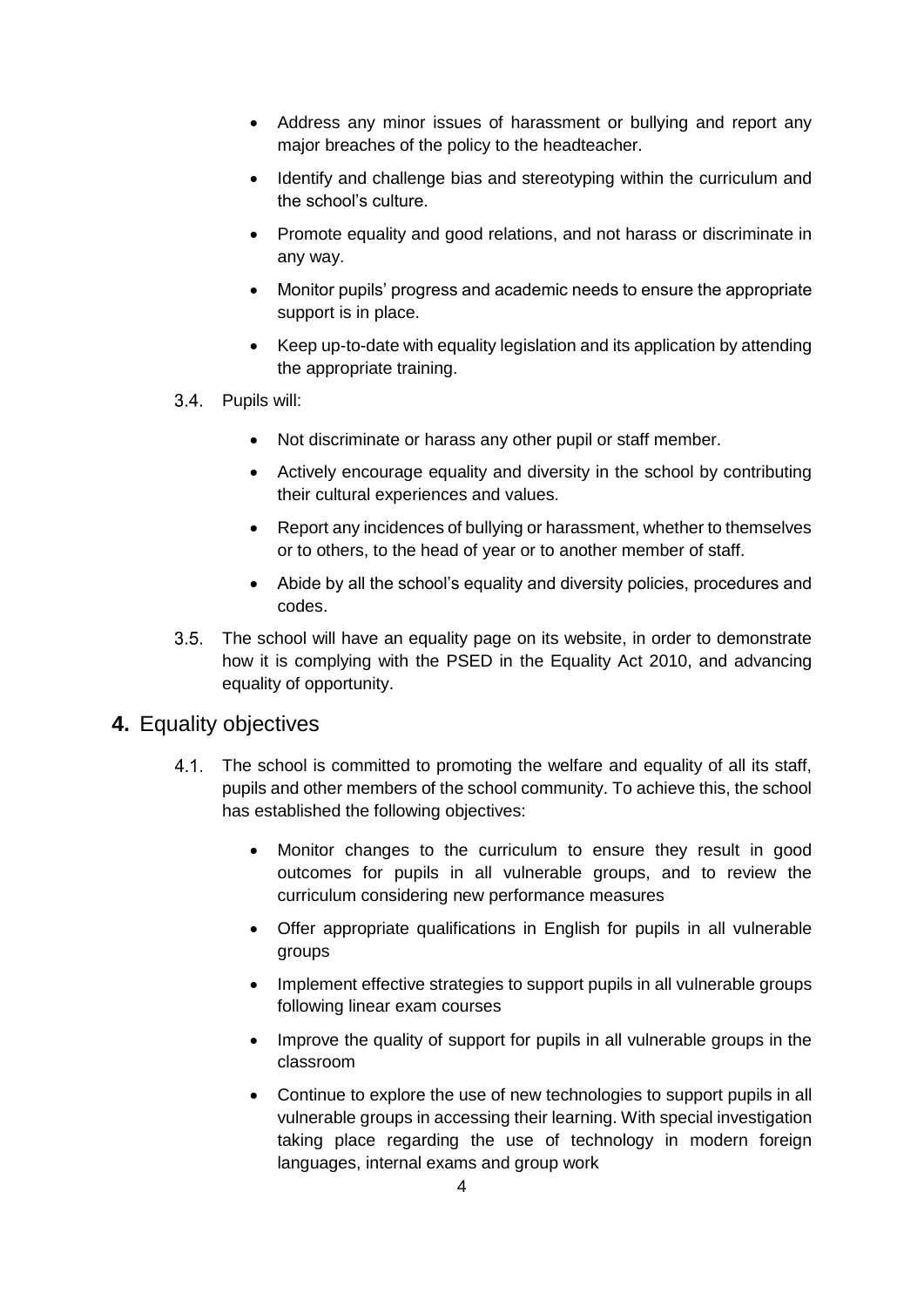The school will update all published equality documentation annually and will publish its objectives at least every four years.

# <span id="page-8-0"></span>**5.** Collecting and using information

- 5.1. The school will collect equality information for the purpose of:
	- Identifying key issues, e.g. unlawful discrimination in teaching methods.
	- Assessing performance, e.g. benchmarking against similar organisations locally or nationally.
	- Taking action, e.g. adapting working practice to accommodate the needs of staff who share protected characteristics.
- 5.2. The school will build an equality profile for staff to assist with identifying any issues within their recruitment regime. The school will obtain the following information from their staff:
	- Recruitment and promotion
	- Numbers of part-time and full-time staff
	- Pay and remuneration
	- Training
	- Return to work of women on maternity leave
	- Return to work of disabled employees following sick leave relating to their disabilities
	- Appraisals
	- Grievances (including about harassment)
	- Disciplinary action (including for harassment)
	- Dismissals and other reasons for leaving
- $5.3.$ The school will use the information they obtain to analyse any gaps present in their equality documentary, including the Equal Opportunities Policy.
- 5.4. Any personal data the school collects will be processed in accordance with the Data Protection Policy.

# <span id="page-8-1"></span>**6.** Publishing information

- The school will publish information to demonstrate its compliance with the Act.
- The school will publish information relating to persons within the school community who share relevant protected characteristics, these will include:
	- [Schools with over 150 employees only] The school's employees
	- Other persons affected by the school's policies and procedures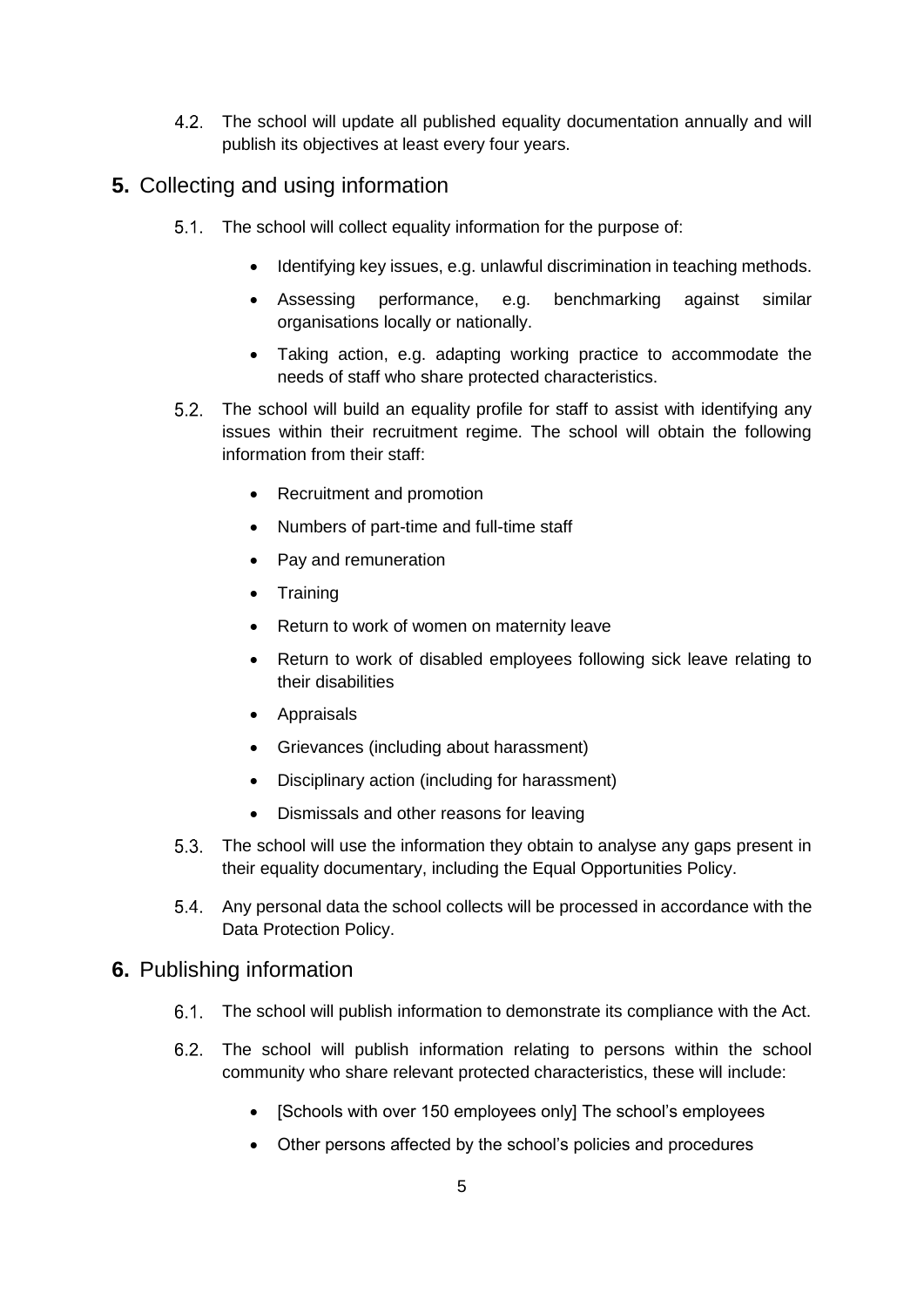- The school will not provide this information if:
	- The employee is employed under contract personally to do work.
	- The employer does not have, and it is not reasonably practicable for the employer to obtain the data.
- The school will publish findings in their annual report.

#### <span id="page-9-0"></span>**7.** Promoting equality

- $7.1$ In order to meet our objectives, the school has identified the following priorities:
	- The school will provide auxiliary aids that are directly related to disabled pupil's educational needs as a reasonable adjustment, so they can integrate wholly in all parts of school life.
	- Staff will ensure that all pupils are able to take part in extra-curricular activities and residential visits, and the school will monitor uptake of these visits to ensure no one is disadvantaged on the grounds of a protected characteristic.
	- The school will ensure that all forms of prejudice-motivated bullying is taken seriously and dealt with equally and firmly.
	- There will be differential schemes of work designed to meet the abilities and learning styles of all pupils.
	- There will be a clearly defined disciplinary system stipulated in the Behavioural Policy, which will be consistently enforced.
	- The school will increase access for disabled children and young people to the school curriculum and will take necessary steps to meet pupils' needs by using a variety of approaches and planning reasonable adjustments for disabled pupils, enabling them to take as full a part as possible in the activities of the school.
	- The school will ensure there is adequate access to the physical environment of the school.
	- The school will improve the delivery of written information to disabled children and young people.
	- The school will seek the views of advisory staff, outside agencies and local schools.
	- Throughout the year, the school will plan ongoing events to raise awareness of equality and diversity.
- $7.2.$ The school will consult with stakeholders to establish equality objectives and draw up a plan based on information collected on protected groups and accessibility planning.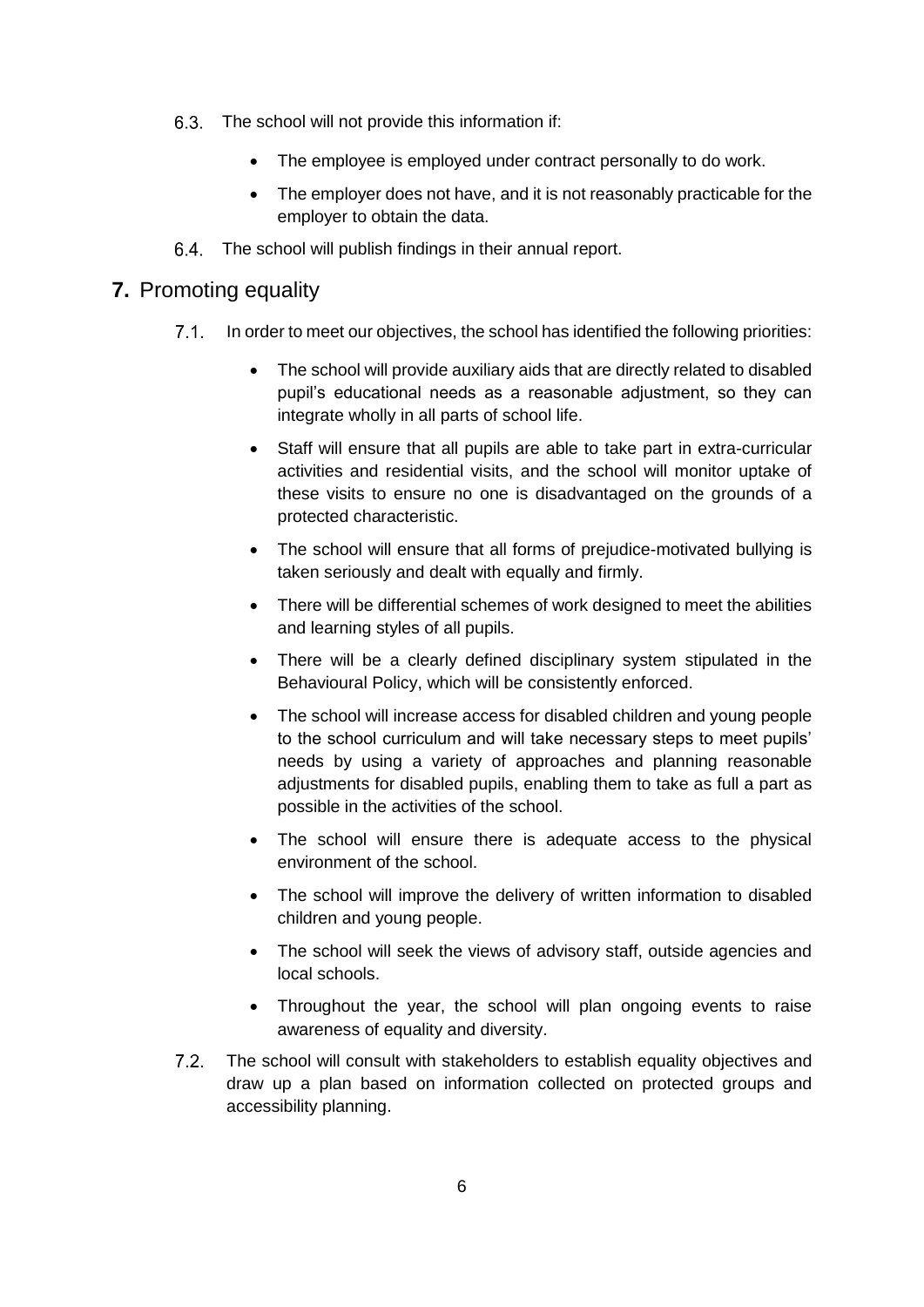- $7.3.$ Equality objectives will be published at least every four years commencing on the date of the last publication.
- $7.4$ Bullying and prejudice will be carefully monitored and dealt with accordingly.
- $7.5.$ Annual training will be given to both existing and new staff to ensure that they are aware of the process for reporting and following up incidents of prejudicerelated bullying.

### <span id="page-10-0"></span>**8.** Addressing prejudice-related incidents

- 8.1. The school is opposed to all forms of prejudice and we recognise that pupils and staff who experience any form of prejudice-related discrimination may fare less well in the education system.
- The school will ensure that pupils and staff are aware of the impact of prejudice in order to prevent any incidents from occurring.
- 8.3. If incidents continue to occur, the school will address them immediately and report them to the LA.

#### <span id="page-10-1"></span>**9.** Appeal process

- Staff members retain the right to appeal against a decision on the acceptability of their appearance e.g. dress code, using the school's grievance procedure.
- $9.2.$ The school will adhere to the Complaints Procedures Policy when following the grievance procedure.

#### <span id="page-10-2"></span>**10.** Curriculum

- All pupils will be entitled to access a broad and balanced curriculum and to teaching and learning opportunities which meet their needs, including extra support where this has been identified as a statutory need.
- When planning the curriculum, the school will take every opportunity to promote and advance equality.
- 10.3. When teaching the curriculum, the school will promote equality and will not subject individuals to discrimination.
- The school will develop an appropriate curriculum for all pupils in all vulnerable groups.
- 10.5. The school will ensure PSHE lessons are designed for pupils to develop their knowledge of the world and the importance of equality.

#### <span id="page-10-3"></span>**11.** Monitoring and review

The headteacher will review this policy annually, to ensure that all procedures are up-to-date.